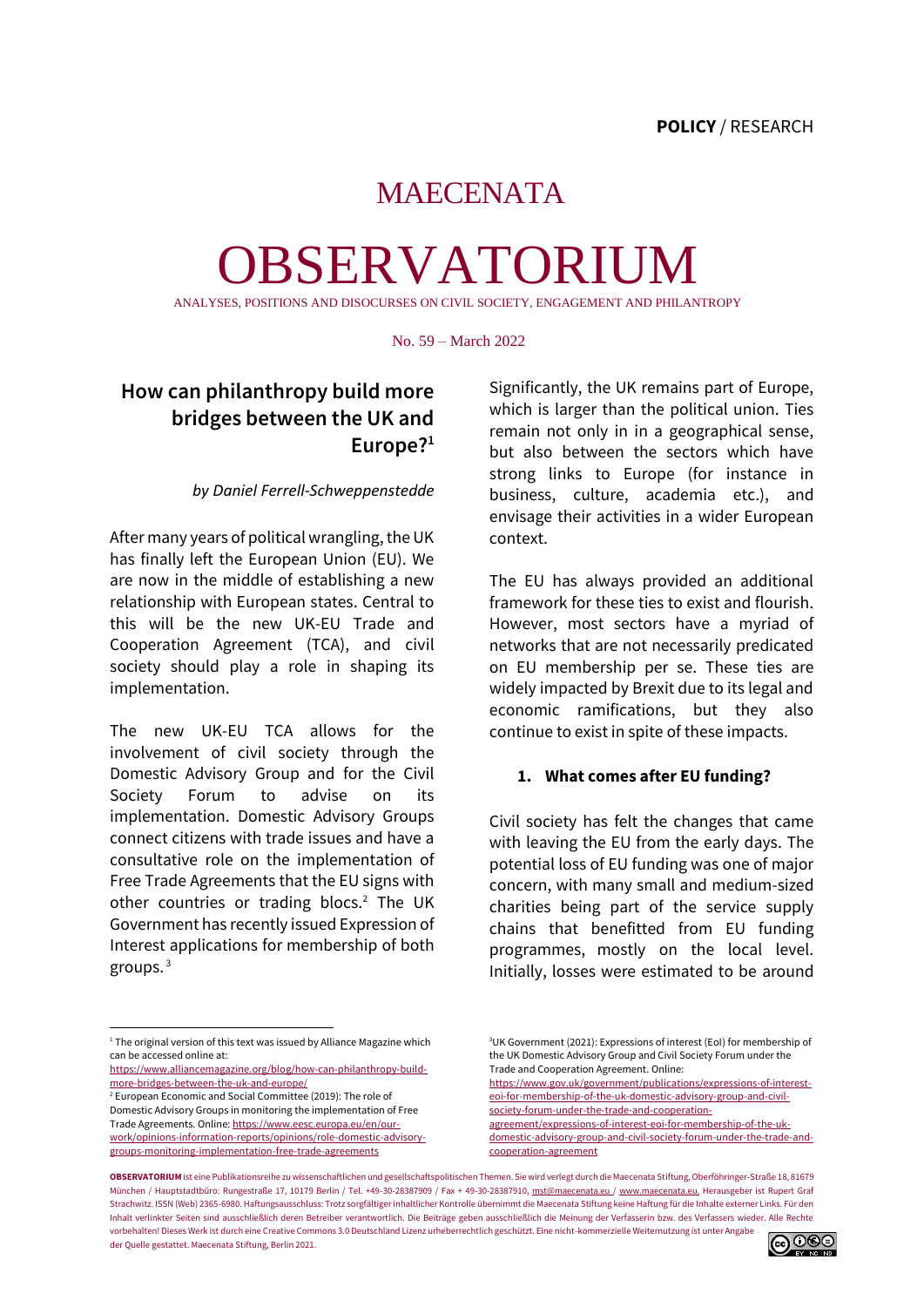£258 $m<sub>1</sub><sup>4</sup>$  with the real number potentially higher. The UK Government has since then made a commitment that any shortfall in EU funding post-Brexit will be replaced by the UK Shared Prosperity Fund.<sup>5</sup> This is set to replace EU funding that came from the structural funds in full and should be launched in early 2022.<sup>6</sup>

As part of the TCA, the UK decided to associate with Horizon Europe,<sup>7</sup> the EU's  $\epsilon$ 95.5bn research and innovation research funding programme that succeeds Horizon 2020. Many civil society organisations will benefit from continued access, such as health and medical research charities.

In other areas, such as the Erasmus student exchange programme, the UK chose to forge its own path. The new Turing programme is designed to help up to 35,000 students to work and study abroad. However, unlike the Erasmus programme it does not offer placements for teaching, college staff and youth workers.<sup>8</sup> Of course, philanthropy is already active in cross-border exchanges. Nevertheless, this is an example of where the UK departure from the EU has created a gap or opportunity that could be filled by philanthropic actors. Examples of this could include expanding their existing work, helping to create new schemes, or bringing in new partners and unlocking additional resources.

Many parts of the various EU funding programmes came with peer exchanges, study visits, best practice networks and other forms of learning opportunities connecting participating organisations and individuals across the EU. Such programmes could even

include a global dimension. UK national funding programmes that will replace EU funding streams might include such elements. But equally there will be potentially new gaps where ties have to be re-established or strengthened through new cross-border collaboration, exchanges and ventures.

#### **2. Maximising impact through crossborder collaboration**

Historically, civil society has always played a role in building and maintaining bridges between the UK and Europe, and many such cross-border networks and platforms already exist. For example, Charities Aid Foundation is a proud partner in the Transnational Giving Europe network, which allows donors to give to good causes across Europe.<sup>9</sup> We still need to learn how Brexit might impact donors' ability to make tax-effective donations, in particular from EU Member States into the UK.<sup>10</sup> Nevertheless, practical solutions to move funds across borders safely and effectively are already in place.

This is just one example of how cooperation between civil society organisations, and, in particular, philanthropic foundations, bring citizens from different countries together to achieve social impact on the ground. Individuals can give across borders to support charitable organisations through online donating, but also through using crowdfunding platforms in some cases.<sup>11</sup> UKbased charities are operating in Europe or have European partners. European philanthropy and social investing networks are collaborating on building hubs that also identify opportunities on the demand and supply side for social investing.<sup>12</sup> Donors and

<sup>4</sup> Directory of Social Change (2017): What does Brexit mean for UK charities' European Union funding? Micro-Research Series.

Onlin[e:https://www.dsc.org.uk/wp-content/uploads/2017/11/here.pdf](https://www.dsc.org.uk/wp-content/uploads/2017/11/here.pdf) <sup>5</sup> House of Commons Library (2021): The UK Shared Prosperity Fund. Research Briefing. Online:

<https://commonslibrary.parliament.uk/research-briefings/cbp-8527/> 6 Institute for Government (2021): The UK Shared Prosperity Fund. Strengthening the union or undermining devolution? Online: [https://www.instituteforgovernment.org.uk/publications/shared](https://www.instituteforgovernment.org.uk/publications/shared-prosperity-fund)[prosperity-fund](https://www.instituteforgovernment.org.uk/publications/shared-prosperity-fund)

<sup>7</sup> University College London (2022): EU-UK Deal. Implications for Research. Online[: https://www.ucl.ac.uk/brexit/support-ucl](https://www.ucl.ac.uk/brexit/support-ucl-community/eu-uk-deal-implications-research)[community/eu-uk-deal-implications-research](https://www.ucl.ac.uk/brexit/support-ucl-community/eu-uk-deal-implications-research)

<sup>&</sup>lt;sup>8</sup> BBC Reality Check (2021): Turing Scheme: What is the Erasmus replacement? <https://www.bbc.co.uk/news/education-47293927> <sup>9</sup> Transnational Giving Europe (2021): About TGE. Online:

<https://www.transnationalgiving.eu/about>

<sup>&</sup>lt;sup>10</sup> Ferrell-Schweppenstedde, Daniel (2021): What is on the agenda for charities and giving in the post-Brexit world? Charities Aid Foundation - Public Affairs Blog. Online[: https://www.cafonline.org/about-us/blog](https://www.cafonline.org/about-us/blog-home/public-affairs-blog/what-is-on-the-agenda-for-charities-and-giving-in-post-brexit-world)[home/public-affairs-blog/what-is-on-the-agenda-for-charities-and](https://www.cafonline.org/about-us/blog-home/public-affairs-blog/what-is-on-the-agenda-for-charities-and-giving-in-post-brexit-world)[giving-in-post-brexit-world](https://www.cafonline.org/about-us/blog-home/public-affairs-blog/what-is-on-the-agenda-for-charities-and-giving-in-post-brexit-world)

<sup>&</sup>lt;sup>11</sup> Charity-based or philanthropic crowdfunding is already established as a general type of crowdfunding, but it represents only a small share of the overall crowdfunding market in the EU. Chervyakov, Dmitry and Jörg Rocholl (2019): How to make crowdfunding work in Europe. Policy Contribution, Issue no6, March 2019. Online:

[https://www.bruegel.org/wp-content/uploads/2019/03/PC-06\\_2019\\_-](https://www.bruegel.org/wp-content/uploads/2019/03/PC-06_2019_-1.pdf) [1.pdf](https://www.bruegel.org/wp-content/uploads/2019/03/PC-06_2019_-1.pdf)

<sup>&</sup>lt;sup>12</sup> Unitus Europe (2022): The European Philanthropy and Social Investing Impact Hub. Online[: https://unituseurope.org/about/](https://unituseurope.org/about/)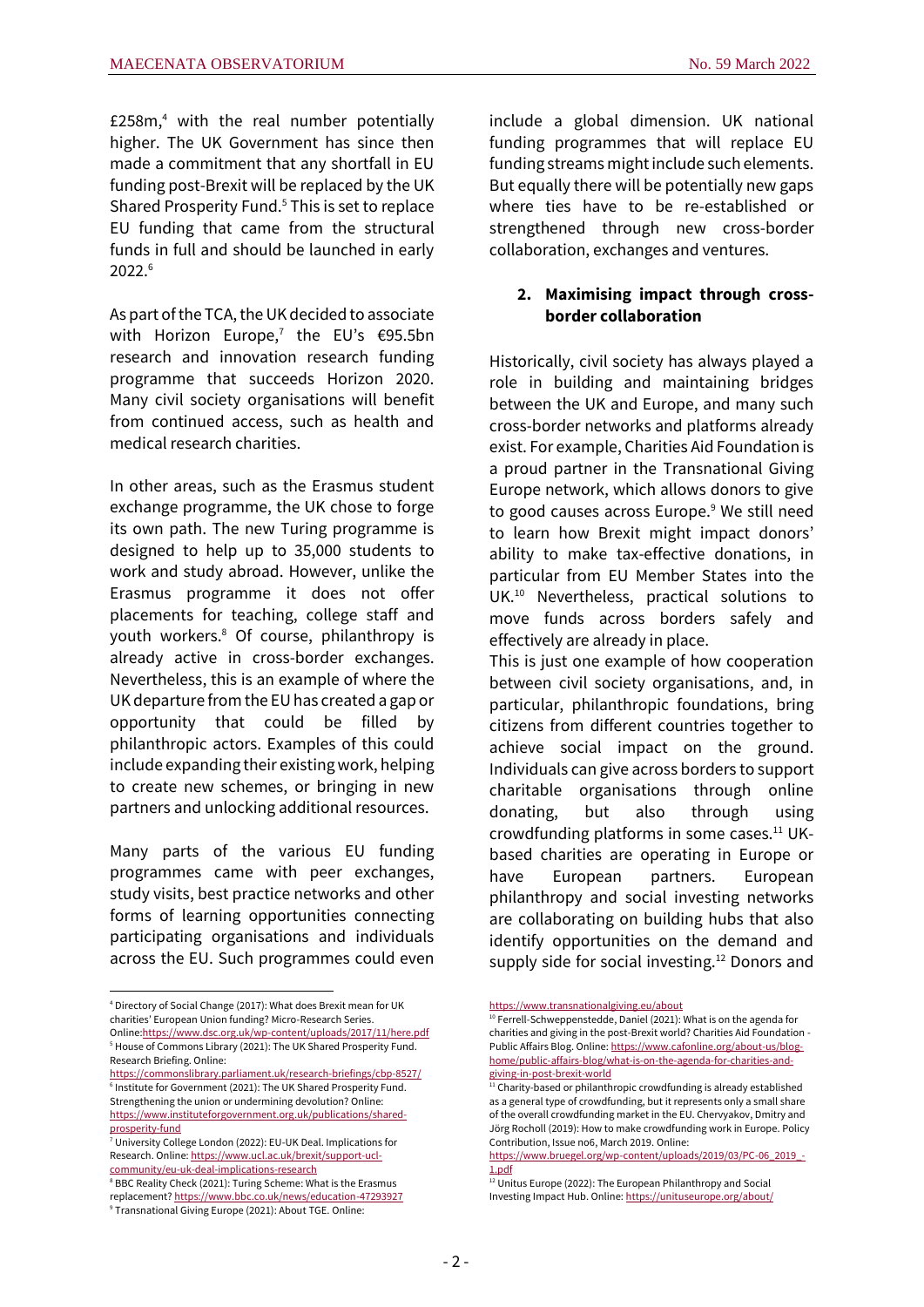philanthropic actors are already fuelling the social economy in Europe to transform lives. They are not only showing cross-border solidarity, but are also seeking innovative projects and opportunities to invest in future scalable solutions with real social and environmental impact.

#### **3. Applying a European lens**

But in particular, institutionalised philanthropy and individual philanthropists could probably take on a larger role when it comes to building bridges between the UK and the rest of Europe. For example, the European Cultural Foundation put out a statement on how foundations and cultural institutions working in Europe and the UK will strengthen their ties. $13$  They are independent and can create their own programmes outside of or in collaboration with government.

There are a range of areas which could lend themselves to developing more work with a European lens. Some of these are more inward looking and targeted at how philanthropic organisations define themselves and their past, present and future links to Europe. But they could also work on bigger bridge-building exercises to form a broader vision on how to collaborate across borders and fill emerging gaps. Some examples are:

• **Creating new fora to explore European identities:** Large parts of the philanthropic sector have always focused their discussions on practices and approaches, or about its role in society, in a European and global context. This is also often reflected in the work they fund or how they operate. Introducing a European or global dimension might be more common in certain areas where crossborder exchanges are more 'built in' (like science or arts). But there might be a new need to create additional spaces in which individuals and institutions can have exchanges about the UK's geographic, economic and cultural ties to Europe, including shared identities and values.

• **Philanthropy with a European purpose:** The European Cultural Foundation has identified a lack of 'philanthropy with a European purpose'. It defines the concept as follows: "Philanthropy with a European purpose means all forms of philanthropic giving that aim at protecting and strengthening the values, rights and principles associated with Europe across all European countries: human dignity, freedom, democracy, equality, the rule of law and respect for human rights. It is not a pro- or anti-lobbyist force for European political institutions. It collaborates with these supranational bodies as it also does with local and national government. It is no exclusive 'club' of civil society in the realm of Europe but is enacted by a diversity of actors and alliances."<sup>14</sup> This wider discourse could provide an opportunity for UK-based philanthropic actors to explore how philanthropy could provide a platform to shape the UK's wider relationship with Europe and what a new European identity outside institutional membership of the EU could look like. Central to this are discourses about shared values, rights and principles. But it could also involve the very practical steps of expanding existing work with a European dimension or adding a wider European lens to their funding portfolios.

 $13$  European Cultural Foundation (2022): Brexit and a cultural way forward, together. Online: [https://culturalfoundation.eu/stories/brexit](https://culturalfoundation.eu/stories/brexit-and-a-cultural-way-forward-together/)[and-a-cultural-way-forward-together/](https://culturalfoundation.eu/stories/brexit-and-a-cultural-way-forward-together/)

<sup>&</sup>lt;sup>14</sup> European Cultural Foundation & Wider Sense (2020): Imagine

Philanthropy for Europe. P. 16. Online: [https://culturalfoundation.eu/wp](https://culturalfoundation.eu/wp-content/uploads/2020/12/ECF_Imagine-Philanthropy-for-Europe_web.pdf)[content/uploads/2020/12/ECF\\_Imagine-Philanthropy-for-](https://culturalfoundation.eu/wp-content/uploads/2020/12/ECF_Imagine-Philanthropy-for-Europe_web.pdf)[Europe\\_web.pdf](https://culturalfoundation.eu/wp-content/uploads/2020/12/ECF_Imagine-Philanthropy-for-Europe_web.pdf)